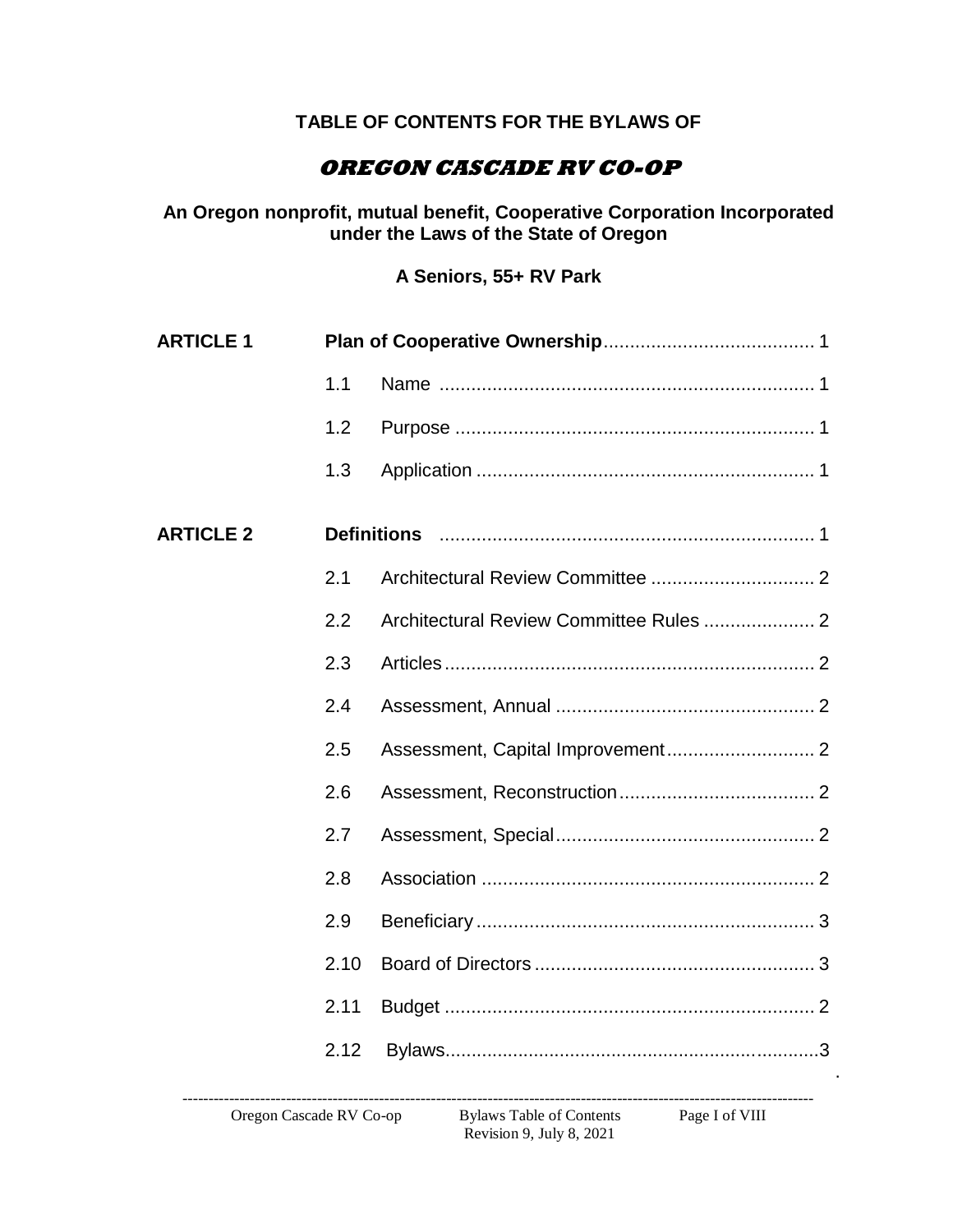| 2.14 |                                                                  |
|------|------------------------------------------------------------------|
| 2.15 |                                                                  |
| 2.16 |                                                                  |
| 2.17 |                                                                  |
| 2.18 |                                                                  |
| 2.19 |                                                                  |
| 2.20 |                                                                  |
| 2.21 |                                                                  |
| 2.22 |                                                                  |
| 2.23 |                                                                  |
| 2.24 |                                                                  |
| 2.25 |                                                                  |
| 2.26 |                                                                  |
| 2.27 |                                                                  |
| 2.28 |                                                                  |
|      |                                                                  |
| 2.30 |                                                                  |
| 2.31 |                                                                  |
| 2.32 |                                                                  |
| 2.33 |                                                                  |
| 2.34 |                                                                  |
| 2.35 |                                                                  |
|      | Oregon Cascade RV Co-op Bylaws Table of Contents Page II of VIII |

 $\mathbf{L}$ 

Revision 9, July 8, 2021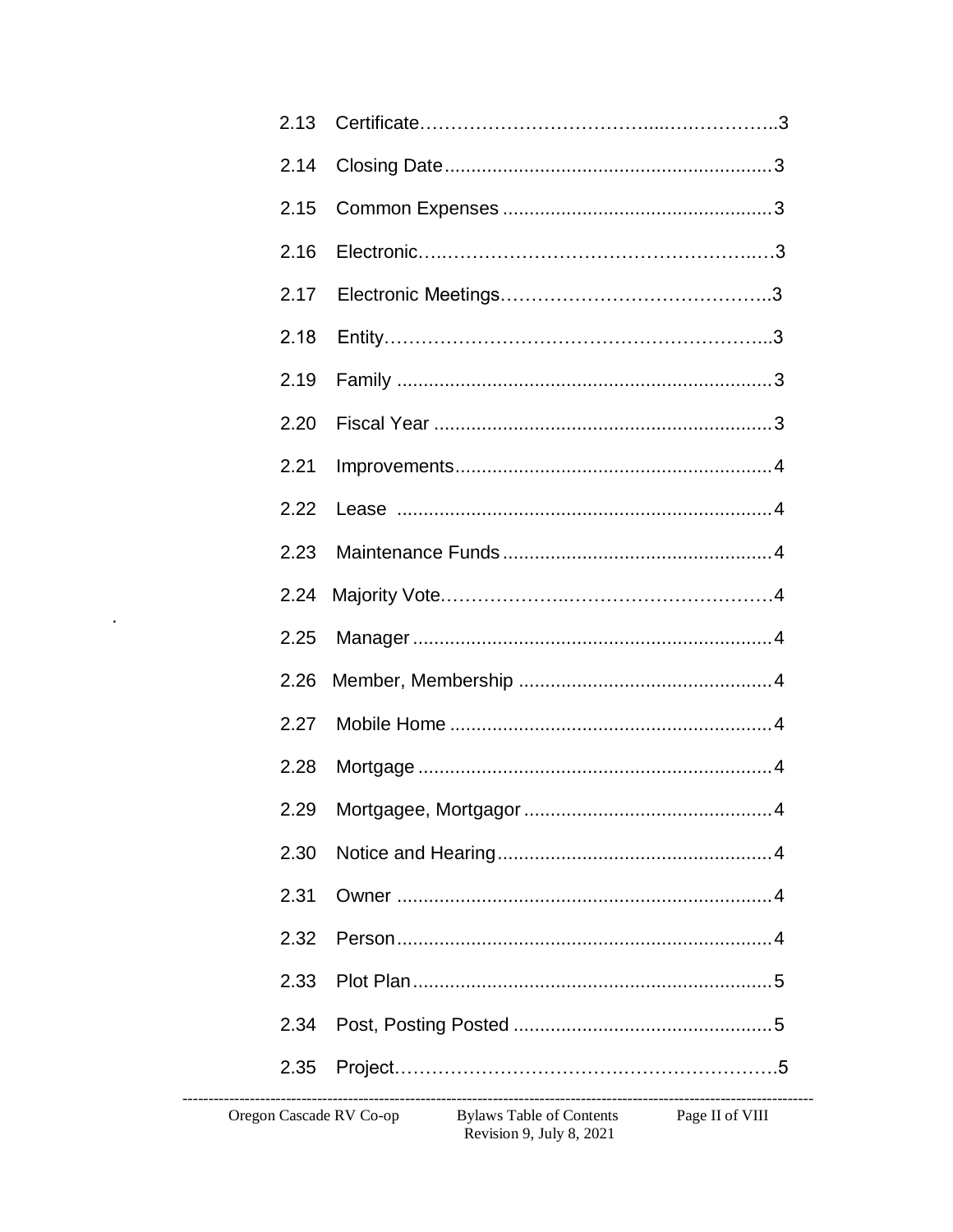|                  | 2.36 |                                                                                       |  |
|------------------|------|---------------------------------------------------------------------------------------|--|
|                  | 2.37 |                                                                                       |  |
|                  | 2.38 |                                                                                       |  |
|                  | 2.39 |                                                                                       |  |
|                  | 2.40 |                                                                                       |  |
|                  | 2.41 |                                                                                       |  |
|                  | 2.42 |                                                                                       |  |
| <b>ARTICLE 3</b> |      |                                                                                       |  |
|                  | 3.1  |                                                                                       |  |
|                  | 3.2  | Repair and Maintenance Duties of Association6                                         |  |
|                  | 3.3  |                                                                                       |  |
|                  | 3.4  |                                                                                       |  |
|                  | 3.5  |                                                                                       |  |
| <b>ARTICLE 4</b> |      |                                                                                       |  |
|                  | 4.1  |                                                                                       |  |
|                  |      |                                                                                       |  |
|                  | 4.3  |                                                                                       |  |
|                  | 4.4  |                                                                                       |  |
|                  | 4.5  |                                                                                       |  |
|                  | 4.6  |                                                                                       |  |
|                  | 4.7  |                                                                                       |  |
|                  |      | reaction Concords DV Corresponding to Declare Table of Contents Departments Constants |  |

**Bylaws Table of Contents** Revision 9, July 8, 2021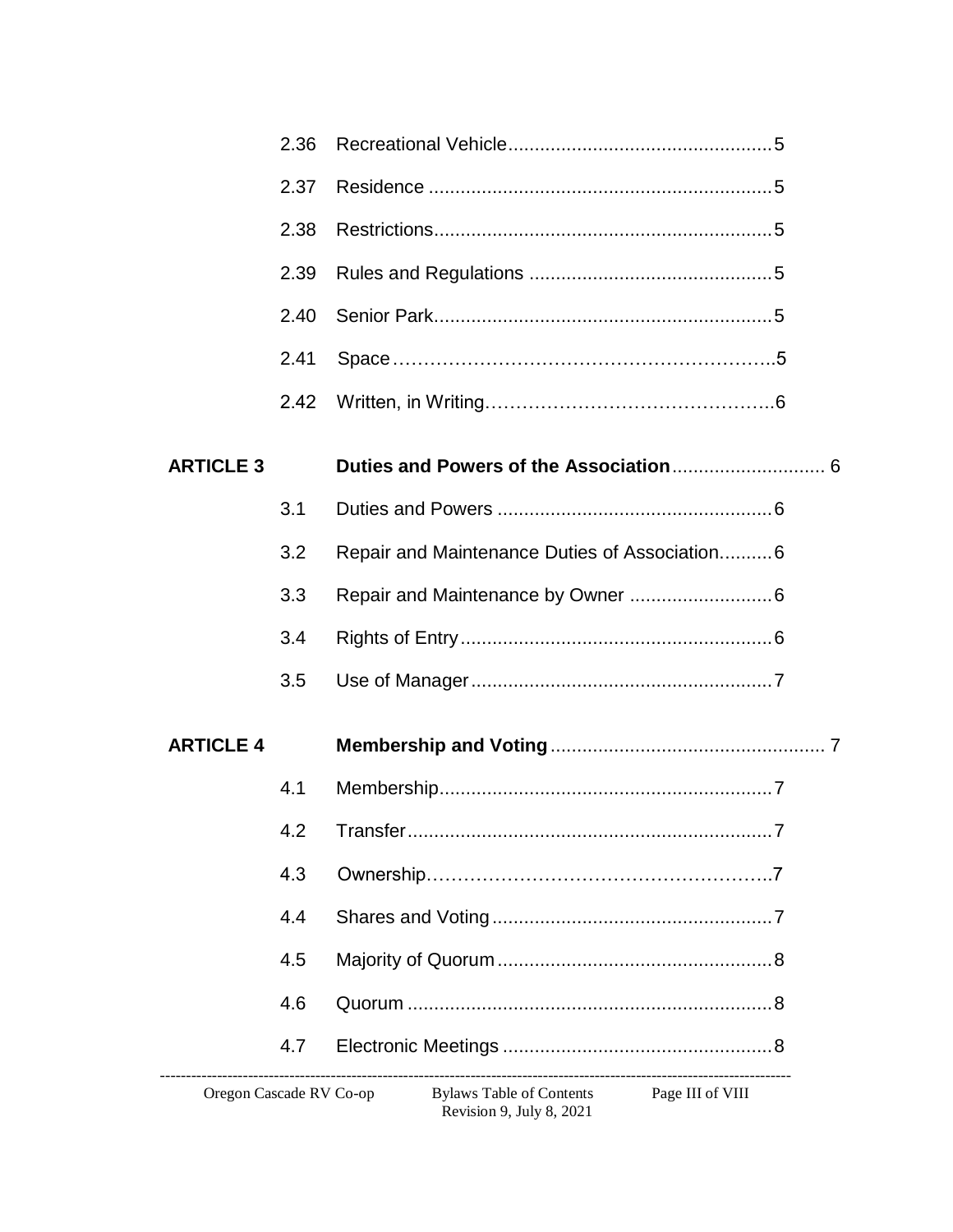|                  | 4.8              |                                               |  |
|------------------|------------------|-----------------------------------------------|--|
|                  | 4.9              |                                               |  |
| <b>ARTICLE 5</b> |                  |                                               |  |
|                  | 5.1              | Place and Time of Annual Meeting of Members 8 |  |
|                  | 5.2              |                                               |  |
|                  | 5.3              |                                               |  |
|                  | 5.4              |                                               |  |
|                  | 5.5              |                                               |  |
|                  | 5.6              |                                               |  |
|                  | 5.7              |                                               |  |
|                  | 5.8              |                                               |  |
|                  | <b>ARTICLE 6</b> |                                               |  |
|                  |                  |                                               |  |
|                  | 6.1              |                                               |  |
|                  | 6.2              |                                               |  |
|                  | 6.3              |                                               |  |
|                  | 6.4              |                                               |  |
|                  | 6.5              |                                               |  |
|                  | 6.6              |                                               |  |
|                  | 6.7              |                                               |  |
|                  | 6.8              |                                               |  |
|                  | 6.9              |                                               |  |

Revision 9, July 8, 2021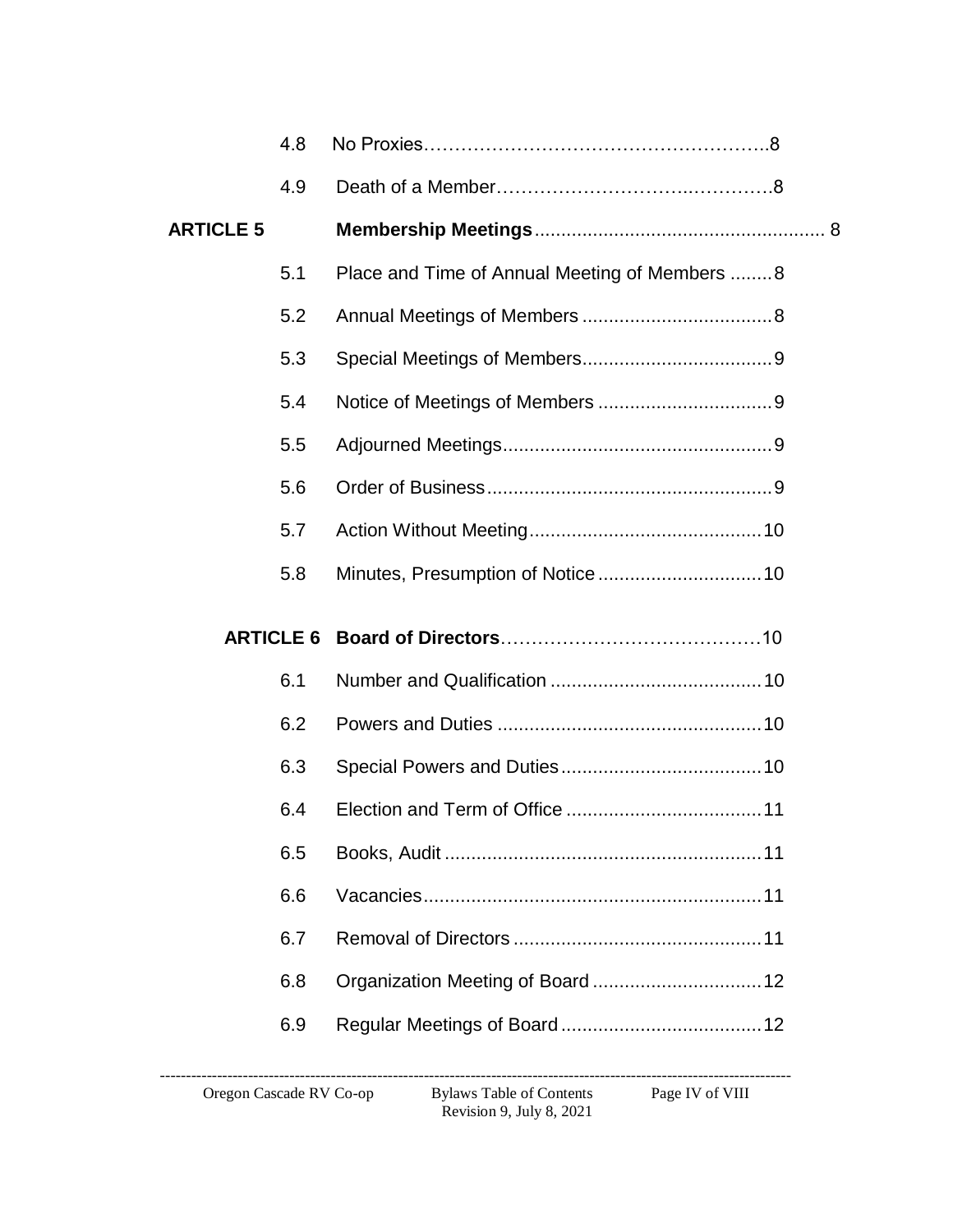|                         | 6.10            |                                                                     |
|-------------------------|-----------------|---------------------------------------------------------------------|
|                         | 6.11            |                                                                     |
|                         | 6.12            |                                                                     |
|                         | 6.13            |                                                                     |
|                         | 6.14            |                                                                     |
|                         | 6.15            |                                                                     |
| <b>ARTICLE 7</b>        | <b>Officers</b> |                                                                     |
|                         | 7.1             |                                                                     |
|                         | 7.2             |                                                                     |
|                         | 7.3             |                                                                     |
|                         | 7.4             |                                                                     |
|                         | 7.5             |                                                                     |
|                         | 7.6             |                                                                     |
|                         | 7.7             |                                                                     |
|                         | 7.8             |                                                                     |
| <b>ARTICLE 8</b>        |                 |                                                                     |
|                         | 8.1             |                                                                     |
|                         | 8.2             |                                                                     |
| <b>ARTICLE 9</b>        |                 | <b>Association Maintenance Funds and Assessments15</b>              |
|                         | 9.1             |                                                                     |
|                         | 9.2             |                                                                     |
| Oregon Cascade RV Co-op |                 | Bylaws Table of Contents Page V of VIII<br>Revision 9, July 8, 2021 |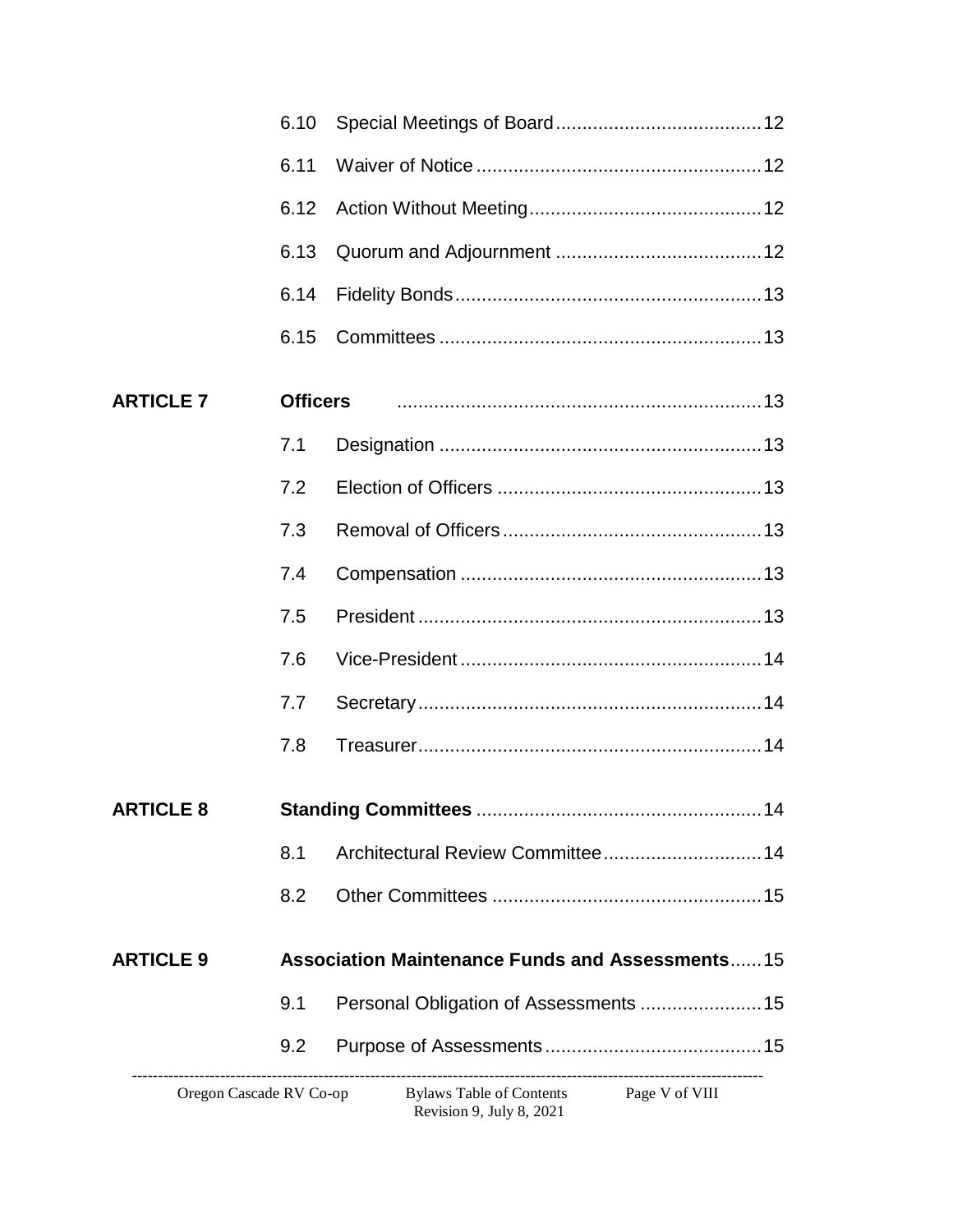| Oregon Cascade RV Co-op |                  | <b>Bylaws Table of Contents</b><br>Page VI of VIII<br>Revision 9, July 8, 2021 |
|-------------------------|------------------|--------------------------------------------------------------------------------|
| <b>ARTICLE 12</b>       |                  |                                                                                |
|                         | 11.6             |                                                                                |
|                         | 11.5             |                                                                                |
|                         | 11.4             |                                                                                |
|                         |                  | 11.3 Rights and Duty of Owner to Insure 18                                     |
|                         | 11.2             | Waiver of Claims Against Association 18                                        |
|                         | 11.1             |                                                                                |
| <b>ARTICLE 11</b>       | <b>Insurance</b> |                                                                                |
|                         | 10.6             |                                                                                |
|                         | 10.5             |                                                                                |
|                         | 10.4             |                                                                                |
|                         | 10.3             |                                                                                |
|                         | 10.2             |                                                                                |
|                         | 10.1             |                                                                                |
| <b>ARTICLE 10</b>       |                  |                                                                                |
|                         | 9.7              |                                                                                |
|                         | 9.6              |                                                                                |
|                         | 9.5              |                                                                                |
|                         | 9.4              | Capital Improvement Assessments  16                                            |
|                         | 9.3              |                                                                                |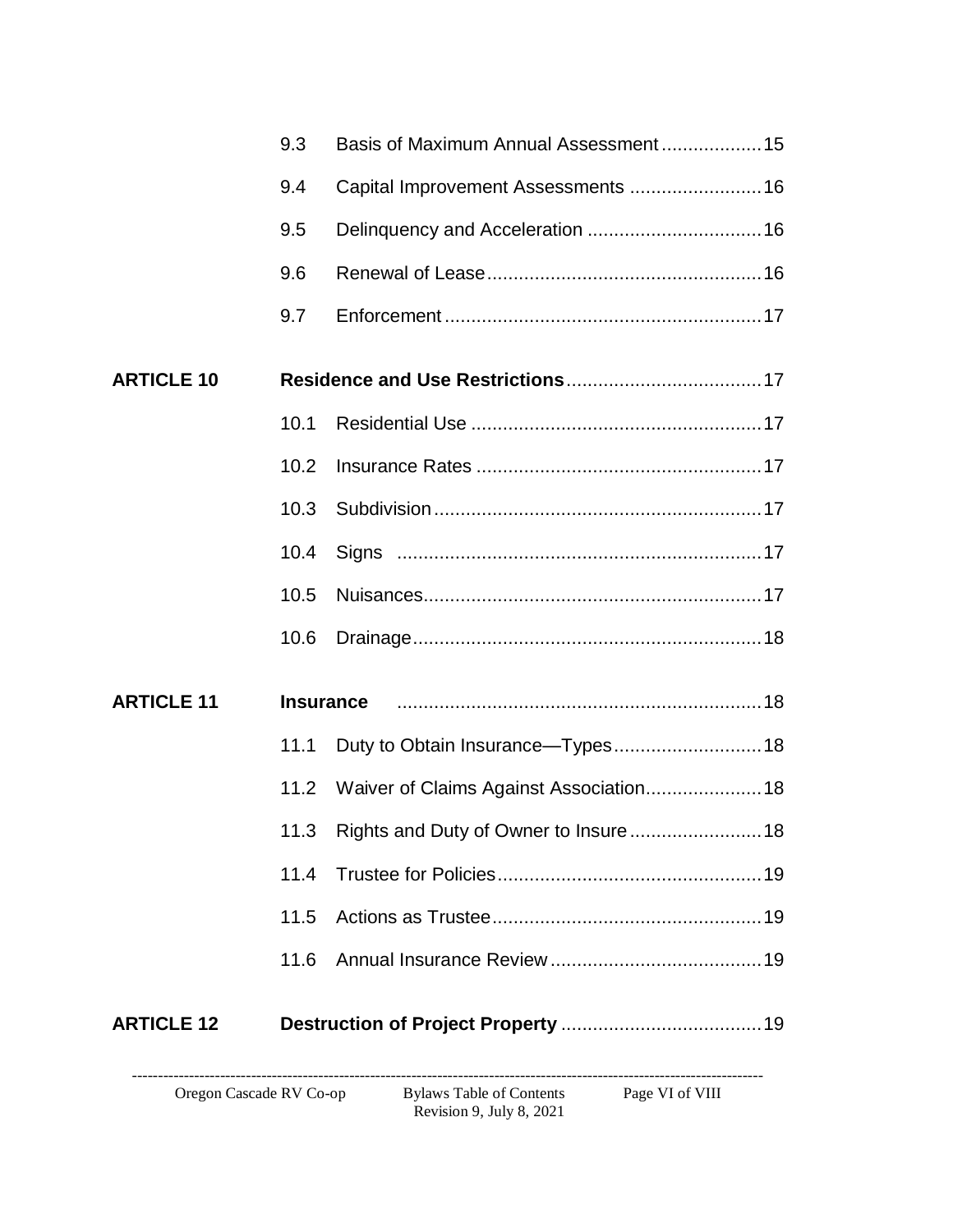| <b>ARTICLE 13</b> |      |                                              |  |
|-------------------|------|----------------------------------------------|--|
|                   | 13.1 |                                              |  |
|                   | 13.2 |                                              |  |
| <b>ARTICLE 14</b> |      |                                              |  |
|                   | 14.1 | Notice of Hearing for Breach of Agreement 20 |  |
|                   | 14.2 |                                              |  |
|                   | 14.3 |                                              |  |
|                   | 14.4 |                                              |  |
| <b>ARTICLE 15</b> |      |                                              |  |
|                   | 15.1 |                                              |  |
|                   | 15.2 |                                              |  |
|                   | 15.3 |                                              |  |
|                   | 15.4 |                                              |  |
|                   | 15.5 |                                              |  |
|                   | 15.6 |                                              |  |
|                   |      |                                              |  |
|                   | 15.8 |                                              |  |
|                   | 15.9 |                                              |  |
|                   |      |                                              |  |
|                   |      |                                              |  |
|                   |      |                                              |  |

Revision 9, July 8, 2021